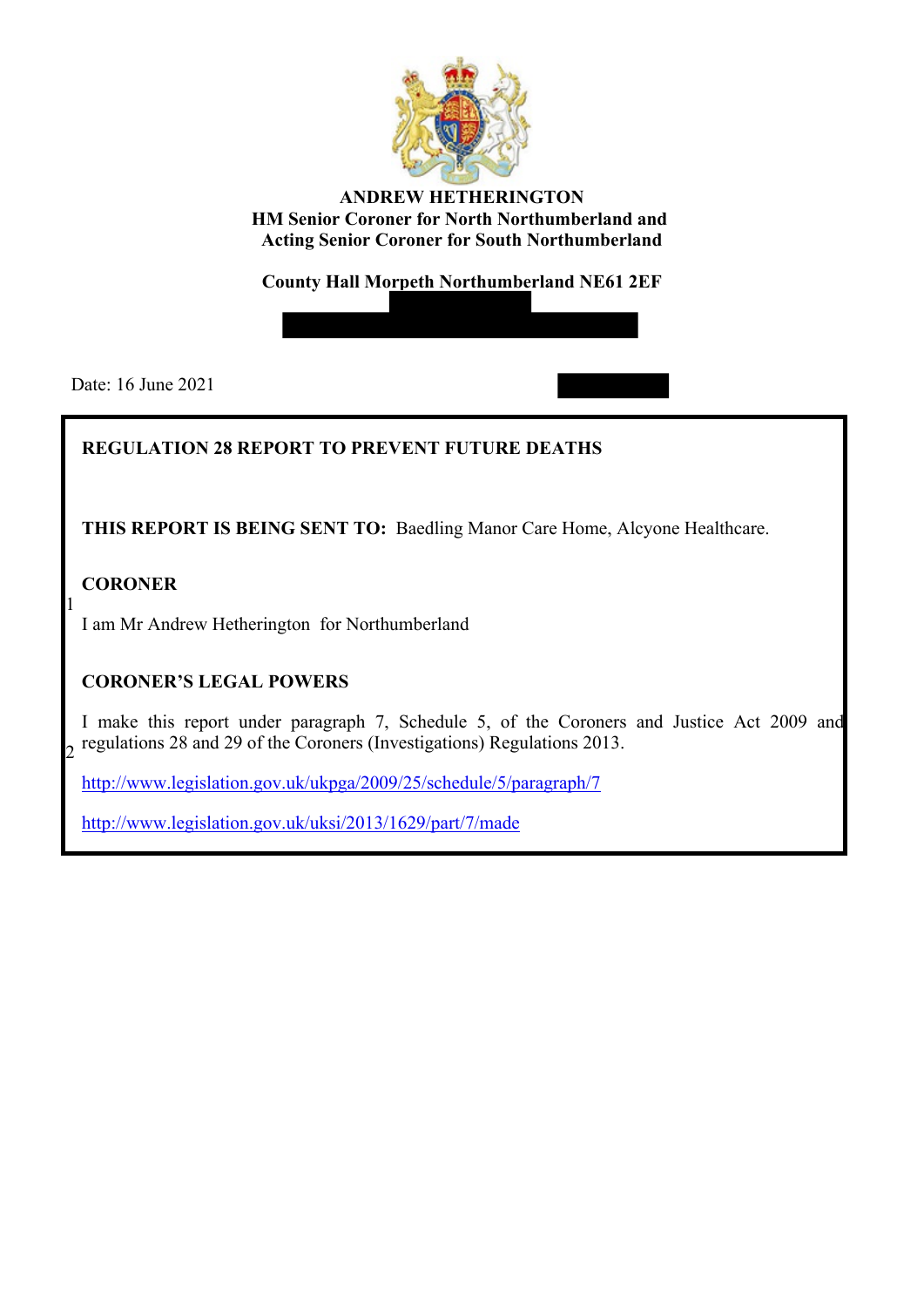# **INVESTIGATION and INQUEST**

On 7 January 2021 I commenced an investigation into the death of William Stanton RUTHERFORD. The investigation concluded at the end of the inquest.

Dr Whitehouse found the cause of death to be:

1a Pneumonia

1b Fractured Ribs

 $1c$ 

II Frailty of Old Age

I concluded the inquest at County Hall, Morpeth on 4 June 2021 as follows:

### **Box 3.**

The deceased was a temporary resident within Baedling Manor Care Home, Bedlington from 14 November 2020 and was for one to one care. He had suffered a fall on 5 December 2020 and had been seen by a doctor on 10 December 2020. He was prescribed antibiotics on 24 December 2020. On 28 December 2020 he was taken to Northumbria Specialist Emergency Care Hospital following a further fall and was found to have sustained fractures to his left and right ribs. He had pneumonia but despite treatment he deteriorated and died within Northumbria Specialist Emergency Care Hospital on 5 January 2021. The precise circumstances of where and when the rib fractures were sustained remains unascertained.

### **Box** 4

Died as a consequence of injuries sustained in a fall the precise circumstances of which remain unascertained and it is not possible to identify the specific incident that led to death.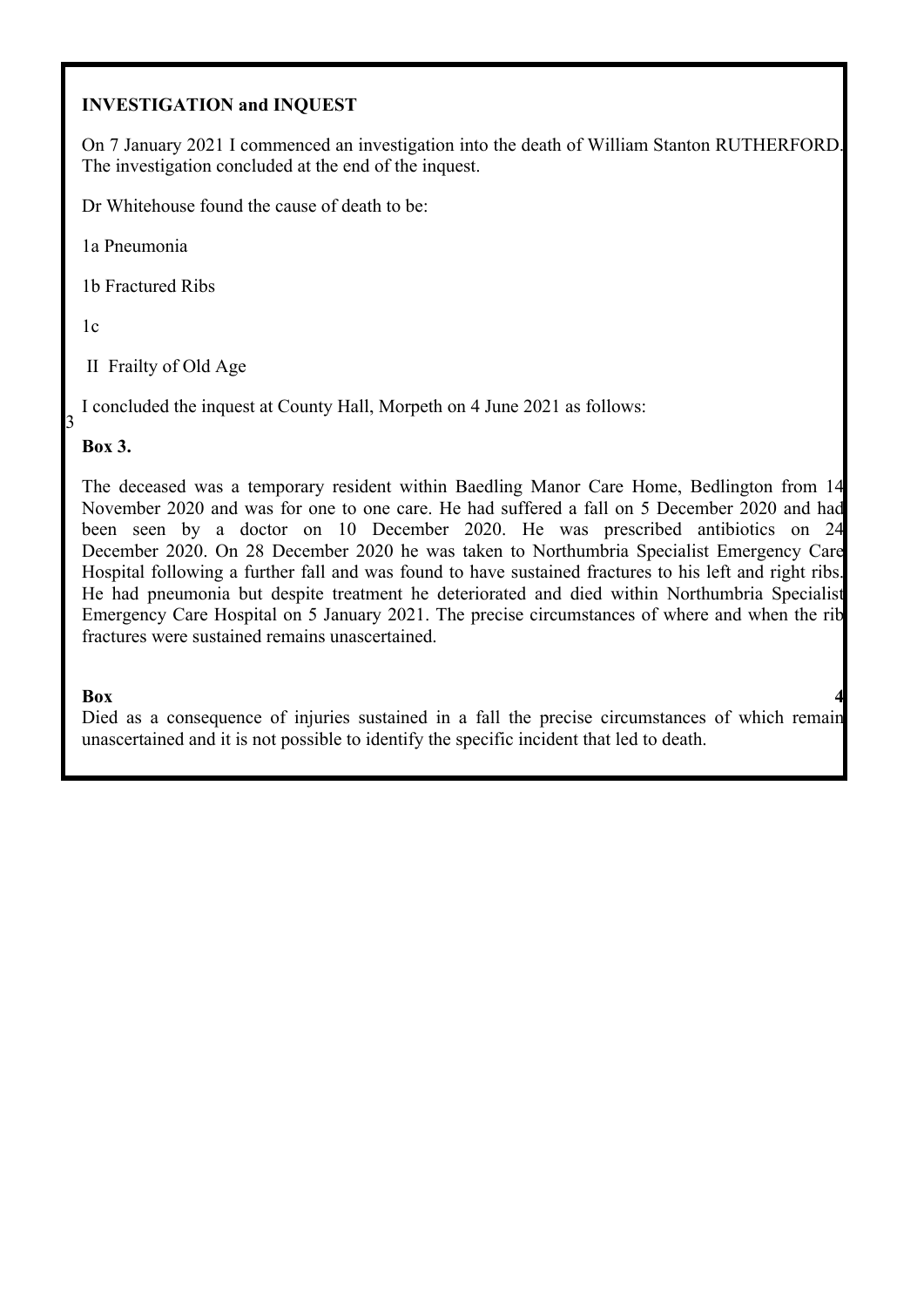#### **CIRCUMSTANCES OF THE DEATH**

 Mr Rutherford suffered with dementia and he was for one to one care whilst at Baedling Manor Care Mr Rutherford was a temporary resident at Baedling Manor Care Home from 14 November 2020. He was initially for respite care and the plan was he would be transferred to a care home were his wife was a also resident. Sadly she died in December 2020. Alternative accommodation was being sought. Home. This level of care included visual observations 24 hours a day. He was described as independent mobility wise and for his own needs. On 5 December 2020 Mr Rutherford was found on the floor of his room. He had redness to his forehead and complained of being sore to the hip. He was seen by the GP on 10 December 2020 and was able to walk normally. On 24 December 2020 the GP prescribed antibiotics. On 28 December 2020 I heard evidence from staff that were assisting Mr Rutherford with his needs and helped him change his bed clothes. Very shortly after, whilst staff told me they were still in his room, he was found on the floor. It was not clear on the evidence how he came to be on the floor and when staff checked Mr Rutherford he was found to have bruising to his left side and a red mark to the right. No member of staff had noticed the bruising before. I found the circumstances of the incident as described to me by the witnesses to be confused and disjointed.

'acute left 5th to 12th rib fractures seen. Left 11th rib is fractured at 2 areas. Right 11th rib is also A call was made to 111 and paramedics attended. Mr Rutherford was taken to Northumbria Specialist Emergency Care Hospital and was found to have sustained several rib fractures. A CT scan reported fractured. There are also old rib fracture bilaterally' (L 5th - 12th rib #s)'. He was given antibiotics but he continued to become more unwell and it was felt he would not survive the admission. The decision was made to move to comfort-based care, and he was put onto the care of the dying patient document. Mr Rutherford died within Northumbria Specialist Emergency Care Hospital on 5 January 2021.

 were four members of staff on duty. Witnesses were unable to tell me how many staff were on duty on the evening of 28 December 2020 but could not confirm that there were more than four members I heard that the minimum staff requirement overnight would six members of staff but that provides for sickness and it would be the expectation there would be five members of staff on duty overnight. I heard than on 28 December 2020 there were 42 residents at Baedling Manor but that Mr Rutherford was the only resident at that time receiving one to one care. I heard that on 27 December 2020 there of staff on duty.

I have previously expressed concern as to the standard of record keeping at Baedling Manor and that the record keeping did not represent an accurate picture. It was reaffirmed to me in evidence today that record keeping in the case of Mr Rutherford was not up to standard either and was still a work in progress. I have received no response to my earlier Regulation 28 report, with the response falling due on 14 April 2021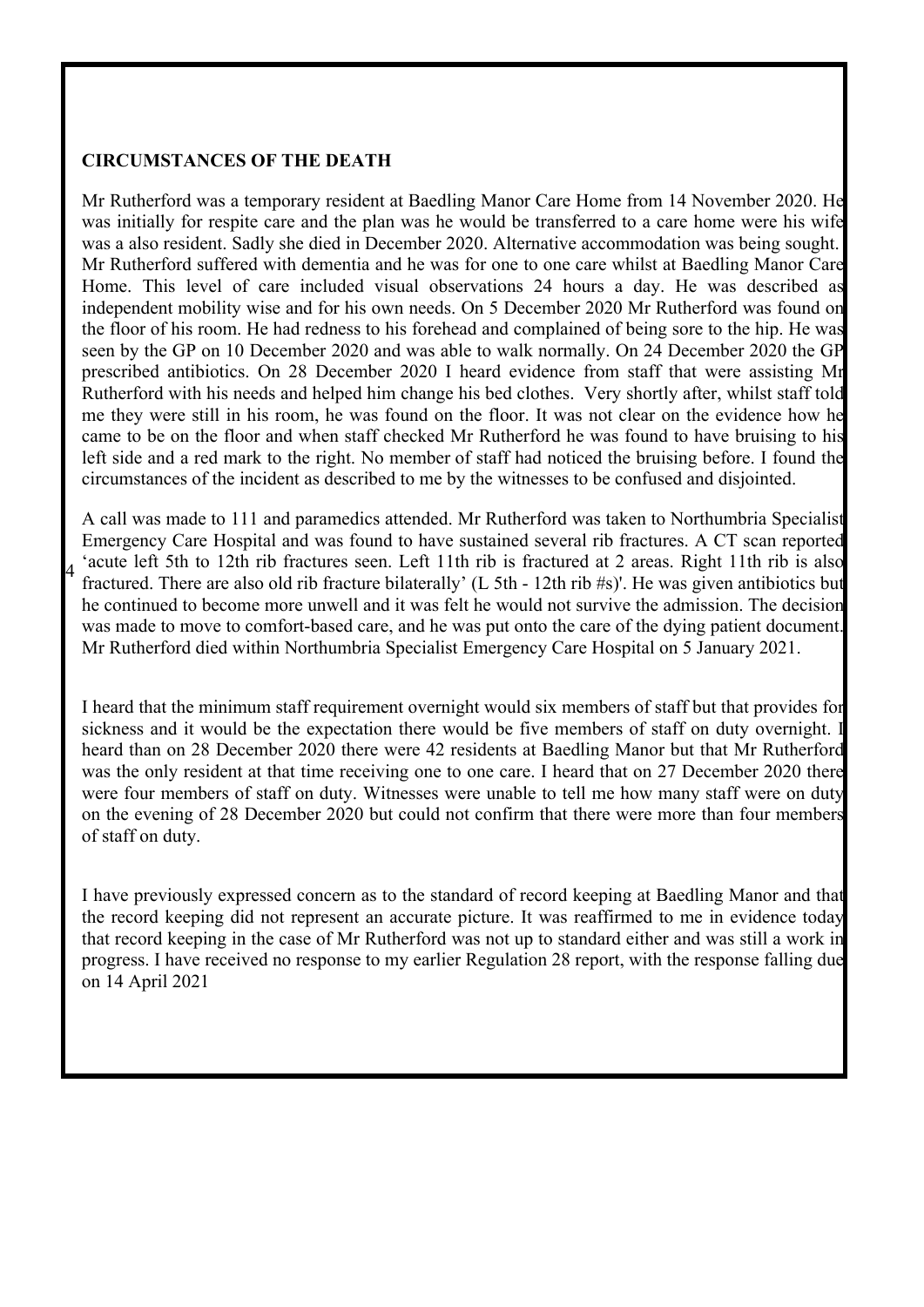## **CORONER'S CONCERNS**

5

During the course of the inquest the evidence revealed matters giving rise to concern. In my opinion there is a risk that future deaths will occur unless action is taken. In the circumstances it is my statutory duty to report to you.

## The **MATTERS OF CONCERN** are as follows. –

 (1) I am concerned that staffing levels were below the minimum requirement on 27 and 28 December 2020. Mr Rutherford was for one to one care and I am concerned that the appropriate number of staff were not available.

 Care Home. I have not received a response to my previous concerns which I repeat again. This is the (2) I have previously raised concerns regarding the standard of record keeping at Baedling Manor second death where a resident has died following a fall at Baedling Manor Care Home and I am concerned that the record keeping does not reflect the needs of the residents or accurately record incidents as they occur.

# **ACTION SHOULD BE TAKEN**

In my opinion action should be taken to prevent future deaths and I believe you have the power to take such action.

# **YOUR RESPONSE**

You are under a duty to respond to this report within 56 days of the date of this report, namely by 30 July 2021. I, the coroner, may extend the period. 7

Your response must contain details of action taken or proposed to be taken, setting out the timetable for action. Otherwise you must explain why no action is proposed.

# **COPIES and PUBLICATION**

 I have sent a copy of my report to the Chief Coroner and to the following Interested Persons the family of Mr Rutherford and to the Care Quality Commission, and Safe Guarding.

 $\frac{1}{8}$  I am also under a duty to send the Chief Coroner a copy of your response.

The Chief Coroner may publish either or both in a complete or redacted or summary form. He may send a copy of this report to any person who he believes may find it useful or of interest. You may make representations to me, the coroner, at the time of your response, about the release or the publication of your response by the Chief Coroner.